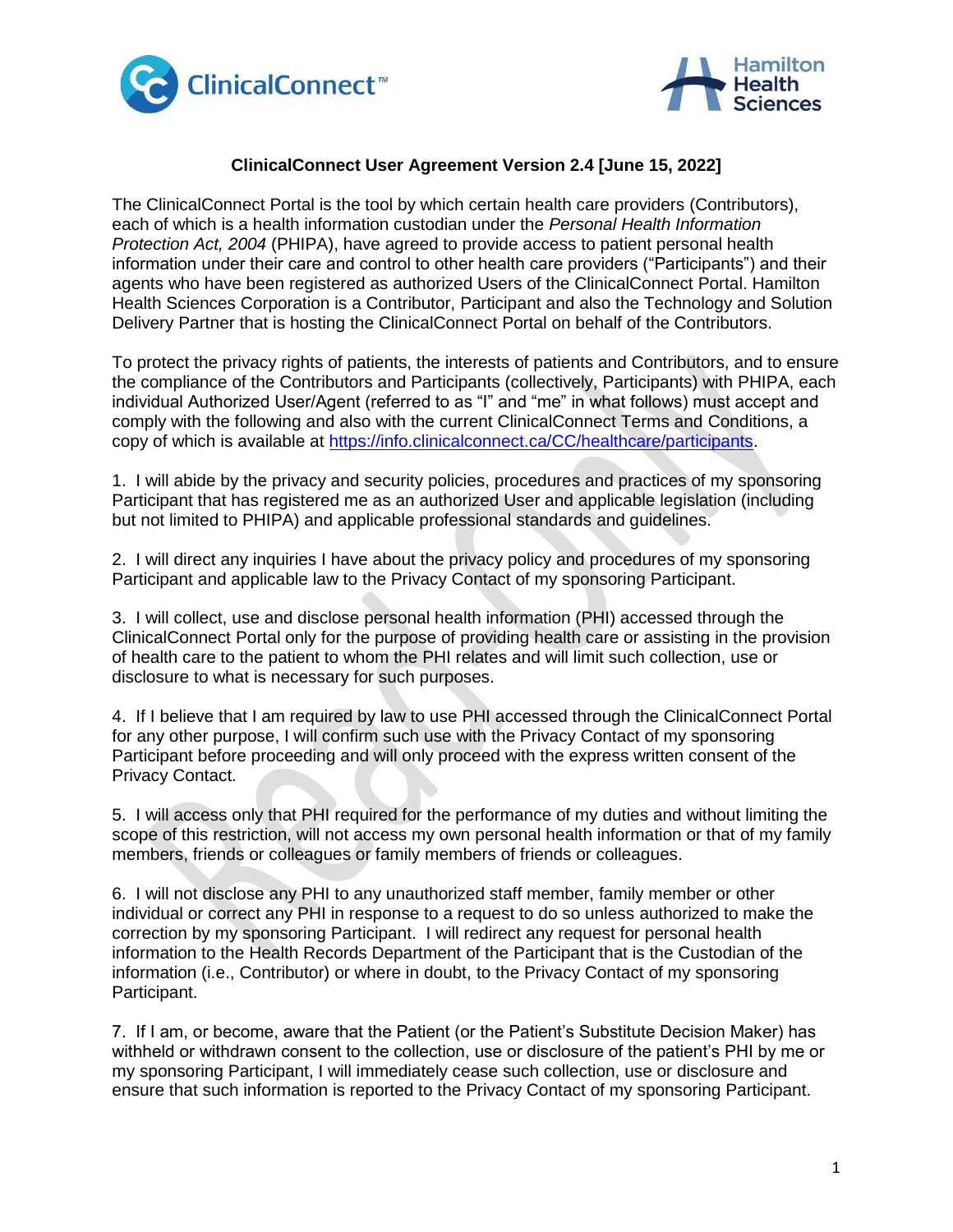



8. I will keep my computer access codes or access devices secure and will not share them with others and will ensure that I promptly log out of the ClinicalConnect Portal at the end of each session. I will not attempt to circumvent, circumvent, or facilitate the circumvention of the security features of the ClinicalConnect System by any other individual.

9. If I transcribe, print out or copy any patient PHI, I will ensure that such PHI is maintained in a secure manner and in accordance with the patient records protocol of my sponsoring Participant, or is disposed of in a secure manner.

10. If authorized by my sponsoring Participant to access and/or store PHI obtained through ClinicalConnect using a mobile device (i.e. laptops, smartphones, memory sticks, tablets), I will ensure that any such mobile device that I use is strongly encrypted.

11. I acknowledge and understand that my access rights to the Portal are based on my role at my sponsoring Participant. I will not transfer or assign my access rights to the ClinicalConnect Portal to any other individual. I will notify my sponsoring Participant immediately upon transferring my position or leaving the organization. If I provide services to more than one Participant, I will use the applicable access codes and/or access devices as applicable to the services I am providing at the relevant time.

12. If I become aware of any security or privacy breaches involving PHI, privacy policies, procedures and practices implemented by the Participant, I will notify the Privacy Contact of my sponsoring Participant (or sponsoring Participants where I have been registered by more than one sponsoring Participant) at the first reasonable opportunity in accordance with ClinicalConnect Breach Management Policy. I understand that any one or more of the Participants and/or the ClinicalConnect Program Office at Hamilton Health Sciences Corporation may launch a breach investigation and that investigation may include the sharing of my personal information with other Participants and the Hamilton Health Sciences Corporation in its role as the Technology and Solution Delivery Partner for the Portal.

13. Similarly, I acknowledge that audits of access to and the use of PHI made under my ClinicalConnect access code will be completed and that my personal information may be used or disclosed for the purpose of carrying out and acting upon the results of such audit, including the sharing of my personal information among the Participants and Hamilton Health Sciences Corporation in its role as the Technology and Solution Delivery Partner for the Portal.

14. Authorized Users/Agents must ensure the use of a strong password or Personal Identification Number (PIN) on every device, including mobile devices, used to access the ClinicalConnect Portal.

15. I agree to comply with the applicable requirements of the current ClinicalConnect Terms and Conditions.

16. **For Users who have access to data from provincial repositories via ClinicalConnect:** I acknowledge that I have been authorized to access such repository data, maintained by Ontario Health, as a representative for, and under the authority of, the Participant that has provisioned my access to ClinicalConnect. I acknowledge that I am obligated to access such repository data in compliance with the terms and conditions of the agreement between the Participant and Ontario Health which governs the use of all Electronic Health Records (EHR)